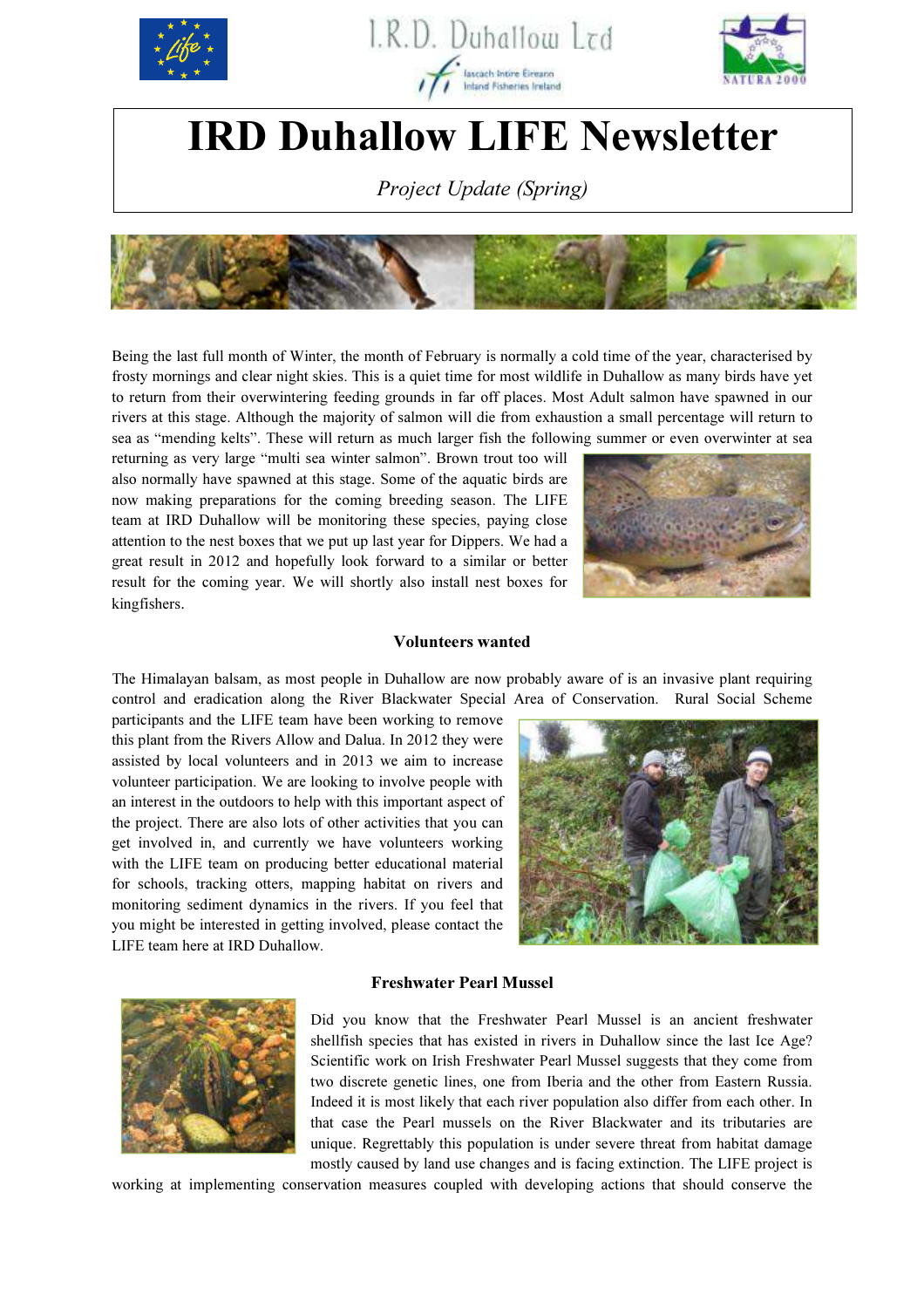attaches itself to the gills of salmon and trout prior to settling out on the river bed. Therefore they need healthy fish populations which act as hosts and so the project is also concentrating on the increasing fish populations in the Upper Blackwater. For more information on this contact the LIFE team at IRD Duhallow or check out then projects website (www.duhallowLIFE.com).

# Do you have information on Fresh Freshwater Pearl Mussel in your area?

We are looking to talk to people who might have historical or other relevant information on Freshwater Pearl Mussel Mussel in their local area. So if you have information on Pearl fishing in the past or just their occurrence in a particular river reach or anything else that you feel might be of interest, we would love to hear from you. For example we are after receiving information that Freshwater Pearl Mussel once existed on the Brogeen particular river reach or anything else that you feel might be of interest, we would love to hear from you. For example we are after receiving information that Freshwater Pearl Mussel once existed on the Brogeen River outs information helps us put the current range of the Pearl Mussel into context and helps us better understand why they are disappearing so rapidly.



## Otter hunting

Sadly it has come to our attention that the illegal practice of Otter hunting still continues in Co. Cork and we have received reports that it occurred recently in Duhallow. This cruel activity is banned under the Wildlife Acts

and we would encourage people to report such activity (chasing and killing otters along river using hound dogs) to the Garda Garda and the National Parks and Wildlife Service.

## Drivers be beware – otters crossing

At this time of year otters are susceptible to being hit by motor vehicles and we have had recent cases of road kills (male otter just outside Freemount village and a female and cub north of Kanturk town). Please take our local wildlife into consideration when driving

and slow down if you see wildlife on road margins attempting to cross. Driving within the speed limit not only save lives but is good for wildlife too! . Please take our local wildlife into consideration when driving<br>ow down if you see wildlife on road margins attempting to cross. Dr<br>ives but is good for wildlife too!<br>**Christmas trees given a new lease of** l



## Christmas trees given a new lease of LIFE

our appeal for used Christmas trees. The media interest was also incredible as journalists picked on the notion of recycling Christmas trees for the good of wildlife and landowners alike. This is great for the LIFE



project as it helps create a wider awareness of what we are trying

to achieve. So we would like to thank all those who dropped in their used trees some of which have already been put to good use along the banks of the River Dalua. There is an article on the projects website (www.duhallowLIFE.com) which explains more thoroughly what the trees are being used for. were overwhelmed by the enthusiast ic sincere appreciate to all those who helped out. ng the banks of the River Dalua. There is an article on the projects website om) which explains more thoroughly what the trees are being used for. The LIFE team the enthusiastic response from the people of Duhallow and wou for. The LIFE team



www.duhallowLIFE.com; Tel: 029-60633